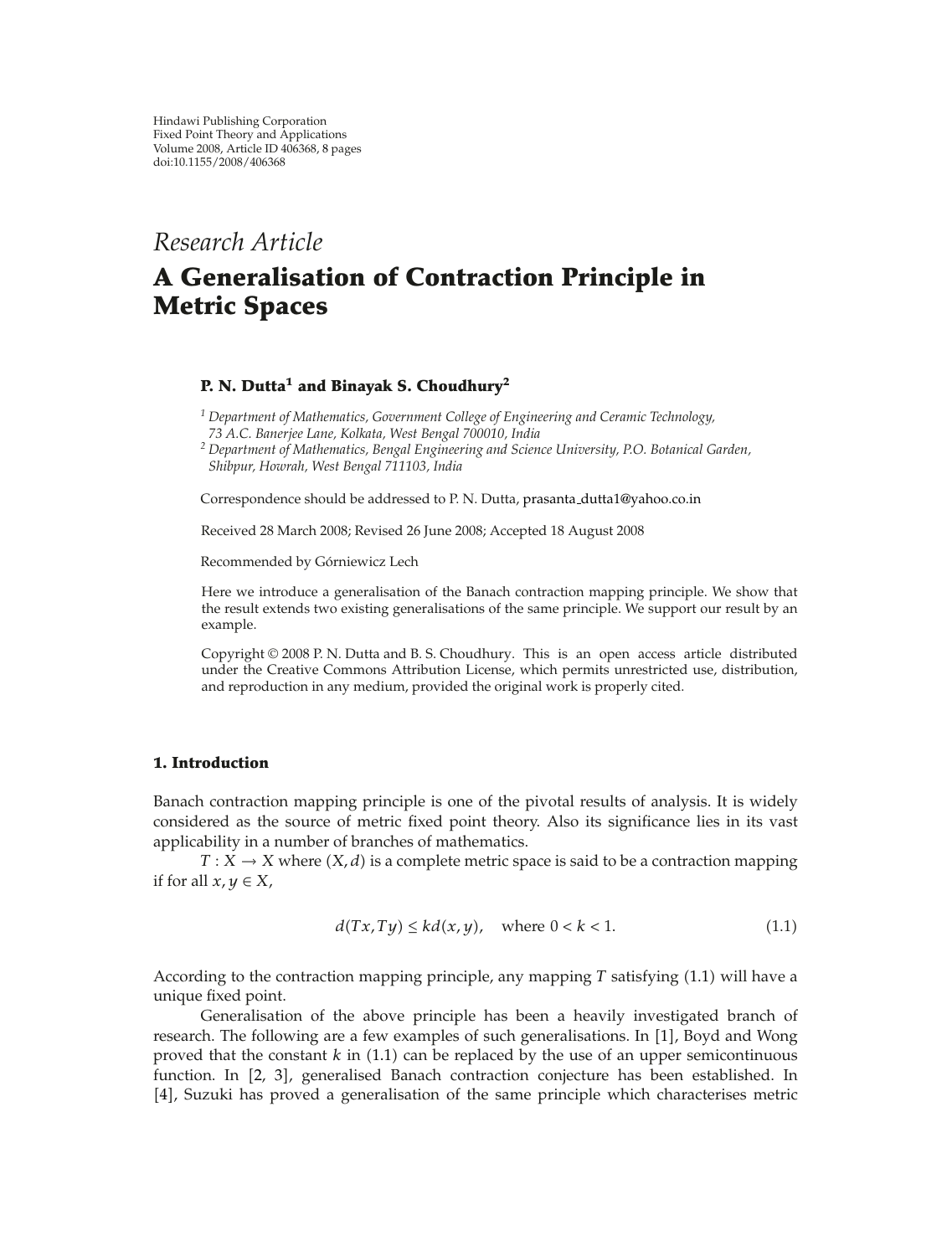completeness. The contraction principle has also been extended to probabilistic metric spaces  $[5]$ .

Here in this paper, we consider two such generalisations given by Khan et al.  $[6]$  and Alber and Guerre-Delabriere [7]. We prove a theorem which generalises both these results.

In  $[6]$ , Khan et al. addressed a new category of fixed point problems with the help of a control function which they called an altering distance function.

*Definition 1.1* (altering distance function [6]). A function  $\psi : [0, \infty) \rightarrow [0, \infty)$  is called an altering distance function if the following properties are satisfied:

(a)  $\psi(0) = 0$ ,

(b) *ψ* is continuous and monotonically non-decreasing.

**Theorem 1.2** (see [6]). Let (X, d) be a complete metric space, let *ψ* be an altering distance function, *and let*  $f: X \rightarrow X$  *be a self-mapping which satisfies the following inequality:* 

$$
\psi(d(fx, fy)) \leq c\psi(d(x, y))\tag{1.2}
$$

*for all*  $x, y \in X$  *and for some*  $0 < c < 1$ *. Then f has a unique fixed point.* 

In fact Khan et al. proved a more general theorem  $[6,$  Theorem 2 $]$  of which the above result is a corollary.

Altering distance has been used in metric fixed point theory in a number of papers. Some of the works utilising the concept of altering distance function are noted in  $[8-11]$ . In [12], 2-variable and in [13] 3-variable altering distance functions have been introduced as generalisations of the concept of altering distance function. It has also been extended in the context of multivalued [14] and fuzzy mappings [15]. The concept of altering distance function has also been introduced in Menger spaces [16].

Another generalisation of the contraction principle was suggested by Alber and Guerre-Delabriere [7] in Hilbert Spaces. Rhoades [17] has shown that the result which Alber and Guerre-Delabriere have proved in [7] is also valid in complete metric spaces. We state the result of Rhoades in the following.

*Definition 1.3* (weakly contractive mapping). A mapping  $T : X \rightarrow X$ , where  $(X, d)$  is a metric space, is said to be weakly contractive if

$$
d(Tx, Ty) \le d(x, y) - \phi(d(x, y)),\tag{1.3}
$$

where  $x, y \in X$  and  $\phi : [0, \infty) \to (0, \infty)$  is a continuous and nondecreasing function such that  $\phi(t) = 0$  if and only if  $t = 0$ .

If one takes  $\phi(t) = kt$  where  $0 < k < 1$ , then  $(1.3)$  reduces to  $(1.1)$ .

**Theorem 1.4** (see [17]). If  $T : X \to X$  is a weakly contractive mapping, where  $(X, d)$  is a complete *metric space, then T has a unique fixed point.*

In fact, Alber and Guerre-Delabriere assumed an additional condition on *φ* which is  $\lim_{t\to\infty}\phi(t) = \infty$ . But Rhoades [17] obtained the result noted in Theorem 1.4 without using this particular assumption.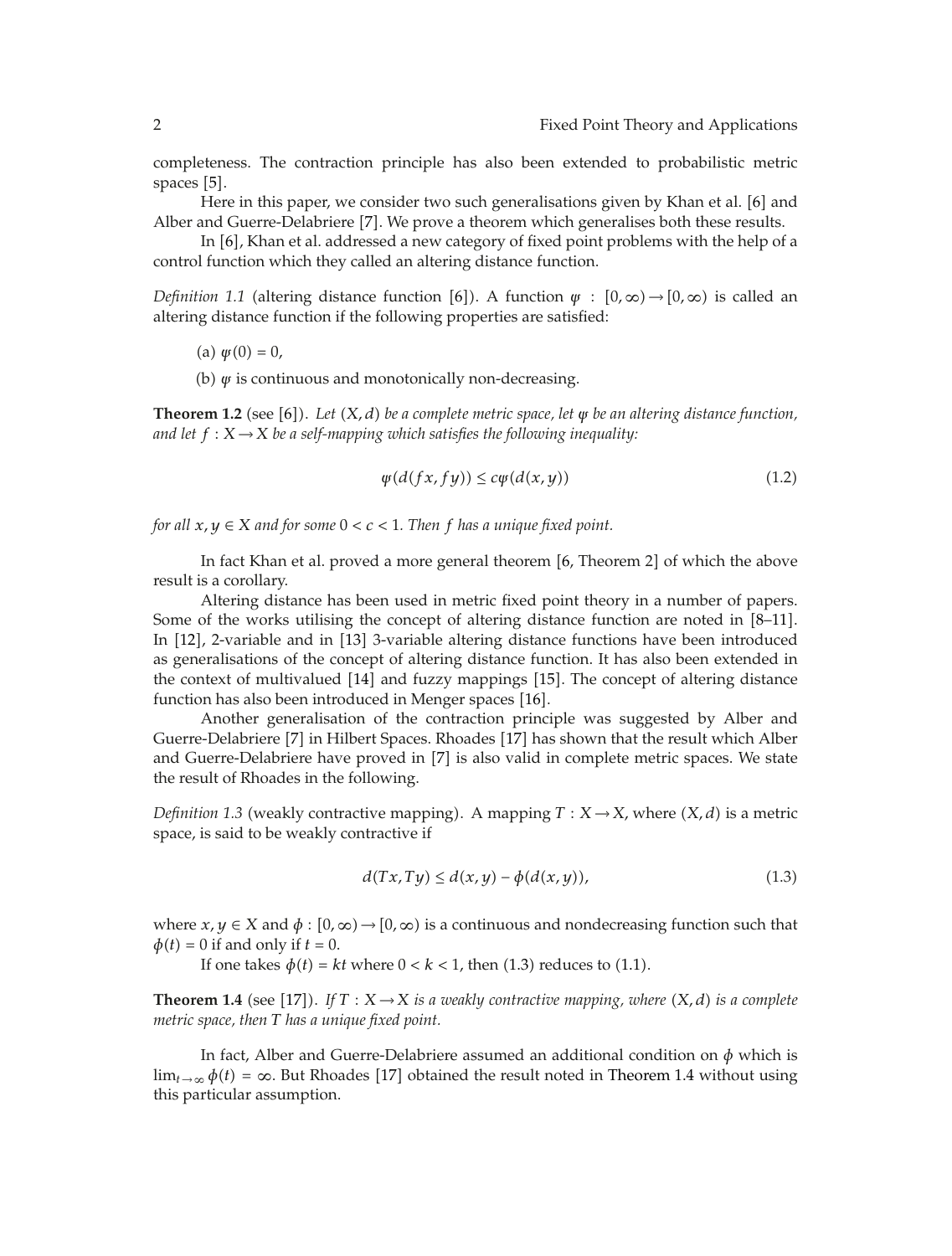P. N. Dutta and B. S. Choudhury 3

It may be observed that though the function  $\phi$  has been defined in the same way as the altering distance function, the way it has been used in Theorem 1.4 is completely different from the use of altering distance function.

Weakly contractive mappings have been dealt with in a number of papers. Some of these works are noted in [17–20].

The purpose of this paper is to introduce a generalisation of Banach contraction mapping principle which includes the generalisations noted in Theorems 1.2 and 1.4. Lastly, we discuss an example.

#### **2. Main results**

**Theorem 2.1.** *Let*  $(X, d)$  *be a complete metric space and let*  $T : X \rightarrow X$  *be a self-mapping satisfying the inequality*

$$
\varphi(d(Tx, Ty)) \le \varphi(d(x, y)) - \varphi(d(x, y)),\tag{2.1}
$$

 $\psi$ ,  $\phi$  :  $[0, \infty) \rightarrow [0, \infty)$  are both continuous and monotone nondecreasing functions with  $\psi(t) =$  $0 = \phi(t)$  *if and only if*  $t = 0$ *.* 

*Then T has a unique fixed point.*

*Proof.* For any  $x_0 \in X$ , we construct the sequence  $\{x_n\}$  by  $x_n = Tx_{n-1}$ ,  $n = 1, 2, \ldots$ . Substituting  $x = x_{n-1}$  and  $y = x_n$  in (2.1), we obtain

$$
\psi(d(x_n, x_{n+1})) \leq \psi(d(x_{n-1}, x_n)) - \phi(d(x_{n-1}, x_n)), \qquad (2.2)
$$

which implies

$$
d(x_n, x_{n+1}) \le d(x_{n-1}, x_n) \quad \text{(using monotone property of } \varphi\text{-function)}.\tag{2.3}
$$

It follows that the sequence  $\{d(x_n, x_{n+1})\}$  is monotone decreasing and consequently there exists  $r \geq 0$  such that

$$
d(x_n, x_{n+1}) \longrightarrow r \quad \text{as } n \longrightarrow \infty. \tag{2.4}
$$

Letting  $n \rightarrow \infty$  in (2.2) we obtain

$$
\psi(r) \le \psi(r) - \phi(r),\tag{2.5}
$$

which is a contradiction unless  $r = 0$ .

Hence

$$
d(x_n, x_{n+1}) \longrightarrow 0 \quad \text{as } n \longrightarrow \infty. \tag{2.6}
$$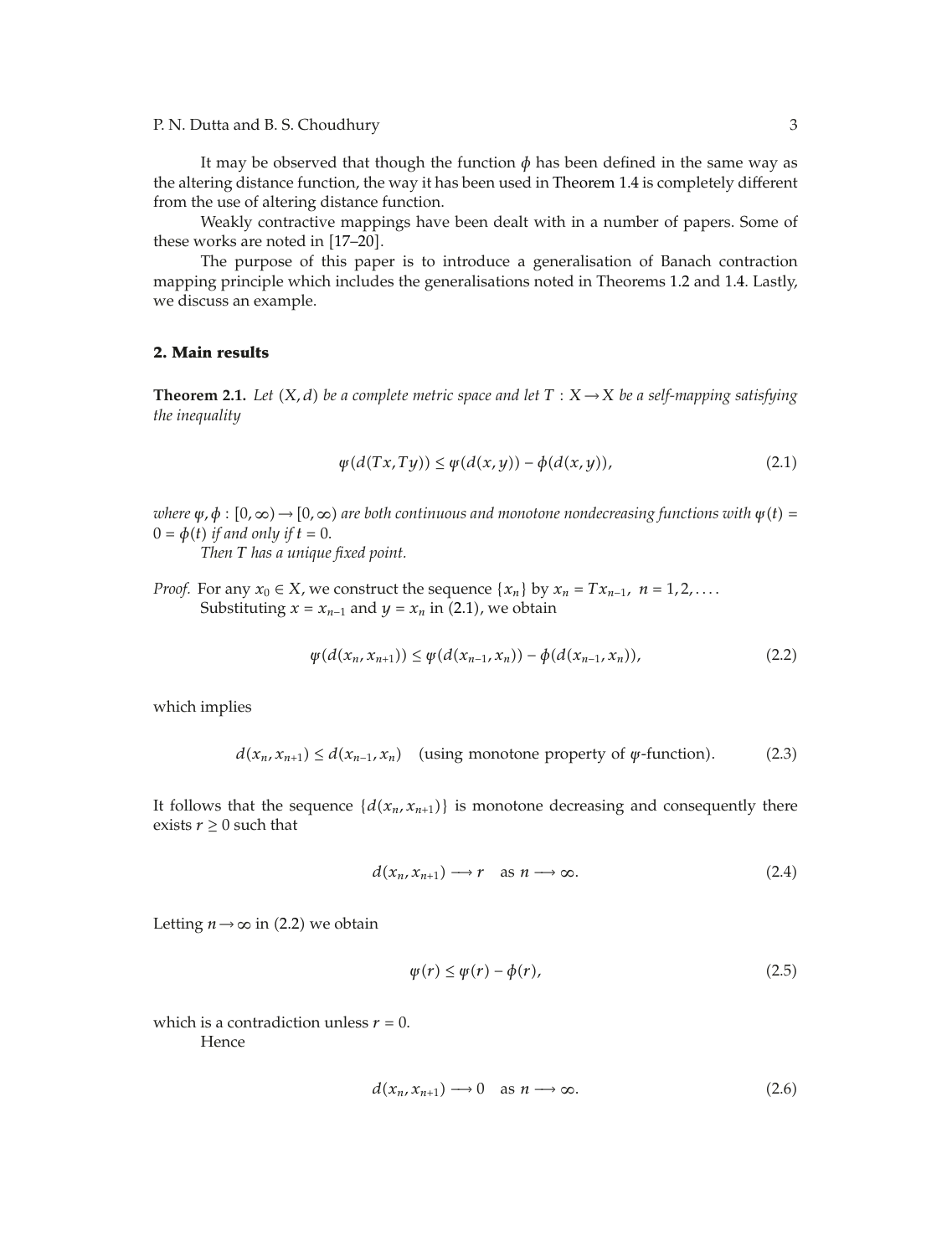We next prove that  $\{x_n\}$  is a Cauchy sequence. If possible, let  $\{x_n\}$  be not a Cauchy sequence. Then there exists  $\epsilon > 0$  for which we can find subsequences  $\{x_{m(k)}\}$  and  $\{x_{n(k)}\}$  of  $\{x_n\}$  with  $n(k) > m(k) > k$  such that

$$
d(x_{m(k)}, x_{n(k)}) \ge \epsilon. \tag{2.7}
$$

Further, corresponding to  $m(k)$ , we can choose  $n(k)$  in such a way that it is the smallest integer with  $n(k) > m(k)$  and satisfying (2.7).

Then

$$
d(x_{m(k)}, x_{n(k)-1}) < \epsilon. \tag{2.8}
$$

Then we have

$$
\epsilon \leq d(x_{m(k)}, x_{n(k)}) \leq d(x_{m(k)}, x_{n(k)-1}) + d(x_{n(k)-1}, x_{n(k)}) < \epsilon + d(x_{n(k)-1}, x_{n(k)}). \tag{2.9}
$$

Letting  $k \rightarrow \infty$  and using (2.6),

$$
\lim_{k \to \infty} d(x_{m(k)}, x_{n(k)}) = \epsilon.
$$
\n(2.10)

Again,

$$
d(x_{n(k)}, x_{m(k)}) \le d(x_{n(k)}, x_{n(k)-1}) + d(x_{n(k)-1}, x_{m(k)-1}) + d(x_{m(k)-1}, x_{m(k)}),
$$
  
\n
$$
d(x_{n(k)-1}, x_{m(k)-1}) \le d(x_{n(k)-1}, x_{n(k)}) + d(x_{n(k)}, x_{m(k)}) + d(x_{m(k)}, x_{m(k)-1}).
$$
\n(2.11)

Letting  $k \to \infty$  in the above two inequalities and using (2.6), (2.10), we get

$$
\lim_{k \to \infty} d(x_{n(k)-1}, x_{m(k)-1}) = \epsilon.
$$
\n(2.12)

Setting  $x = x_{m(k)-1}$  and  $y = x_{n(k)-1}$  in (2.1) and using (2.7), we obtain

$$
\psi(\epsilon) \leq \psi(d(x_{m(k)}, x_{n(k)})) \leq \psi(d(x_{m(k)-1}, x_{n(k)-1})) - \phi(d(x_{m(k)-1}, x_{n(k)-1})). \tag{2.13}
$$

Letting  $k \rightarrow \infty$ , utilising (2.10) and (2.12), we obtain

$$
\psi(\epsilon) \le \psi(\epsilon) - \Phi(\epsilon),\tag{2.14}
$$

which is a contradiction if  $\epsilon > 0$ .

This shows that  $\{x_n\}$  is a Cauchy sequence and hence is convergent in the complete metric space *X*.

Let

$$
x_n \longrightarrow z \quad \text{(say) as } n \longrightarrow \infty. \tag{2.15}
$$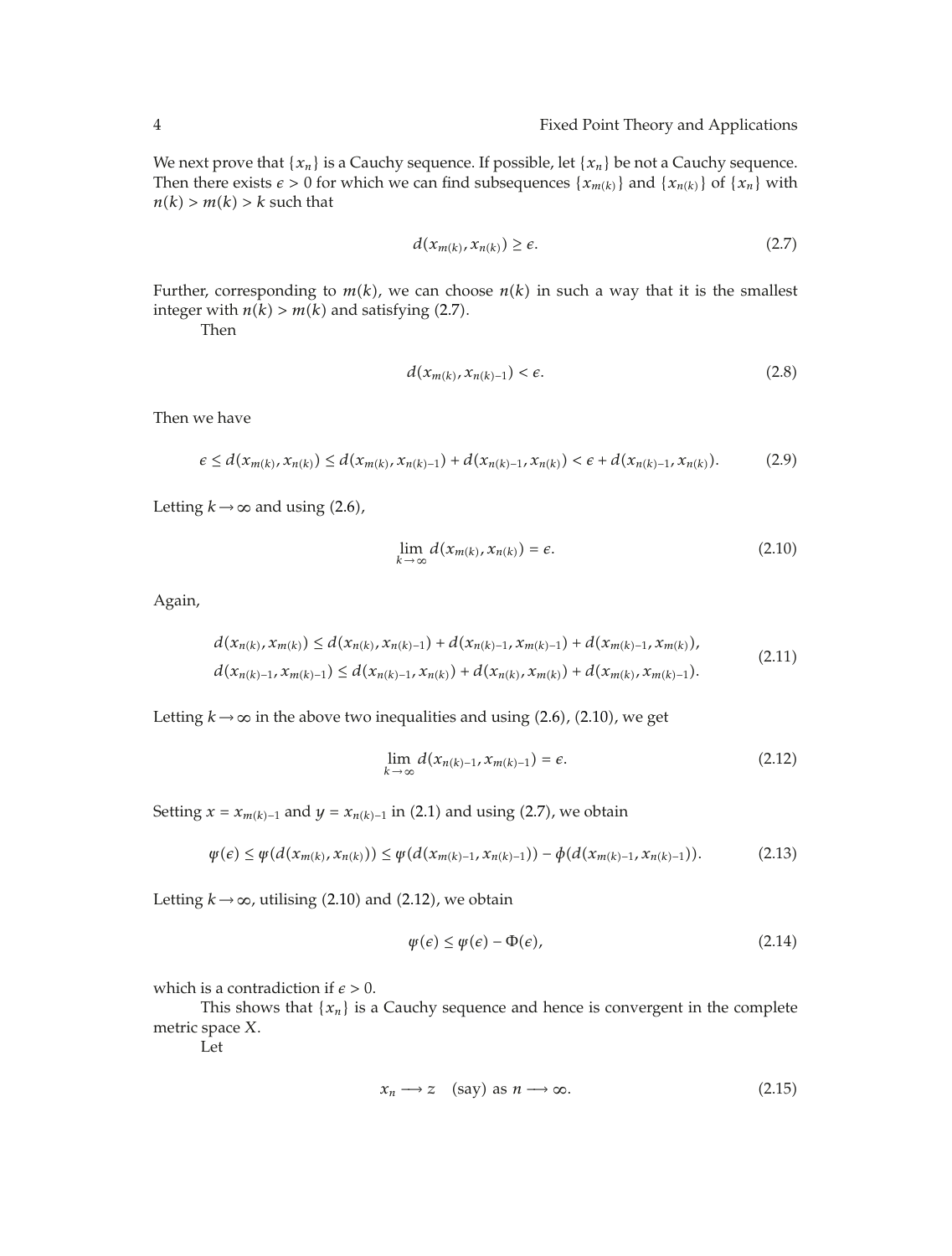P. N. Dutta and B. S. Choudhury 5

Substituting  $x = x_{n-1}$  and  $y = z$  in (2.1), we obtain

$$
\psi(d(x_n, Tz)) \le \psi(d(x_{n-1}, z)) - \phi(d(x_{n-1}, z)). \tag{2.16}
$$

Letting  $n \rightarrow \infty$ , using (2.15) and continuity of  $\phi$  and  $\psi$ , we have

$$
\psi(d(z, Tz)) \le \psi(0) - \phi(0) = 0,
$$
\n(2.17)

which implies  $\psi(d(z, Tz)) = 0$ , that is,

$$
d(z, Tz) = 0 \quad \text{or} \quad z = Tz. \tag{2.18}
$$

To prove the uniqueness of the fixed point, let us suppose that  $z_1$  and  $z_2$  are two fixed points of *T*.

Putting  $x = z_1$  and  $y = z_2$  in (2.1),

$$
\psi(d(Tz_1, Tz_2)) \le \psi(d(z_1, z_2)) - \phi(d(z_1, z_2))
$$
  
or 
$$
\psi(d(z_1, z_2)) \le \psi(d(z_1, z_2)) - \phi(d(z_1, z_2))
$$
  
or 
$$
\phi(d(z_1, z_2)) \le 0,
$$
 (2.19)

or equivalently  $d(z_1, z_2) = 0$ , that is,  $z_1 = z_2$ .

This proves the uniqueness of the fixed point.

If we particularly take  $\phi(t) = (1 - k)\psi(t) \ \forall t > 0$  where  $0 < k < 1$ , then we obtain the result noted in Theorem 1.2. Again, in particular, if we take  $\psi(t) = t \ \forall t \geq 0$ , then the result noted in Theorem 1.4 is obtained.

*Example 2.2.* Let  $X = [0, 1] \cup \{2, 3, 4, ...\}$  and

$$
d(x,y) = \begin{cases} |x-y|, & \text{if } x,y \in [0,1], \ x \neq y, \\ x+y, & \text{if at least one of } x \text{ or } y \notin [0,1] \text{ and } x \neq y, \\ 0, & \text{if } x=y. \end{cases}
$$
(2.20)

Then  $(X, d)$  is a complete metric space [1]. Let  $\psi$  :  $[0, \infty) \rightarrow [0, \infty)$  be defined as

$$
\psi(t) = \begin{cases} t, & \text{if } 0 \le t \le 1, \\ t^2, & \text{if } t > 1, \end{cases} \tag{2.21}
$$

 $\Box$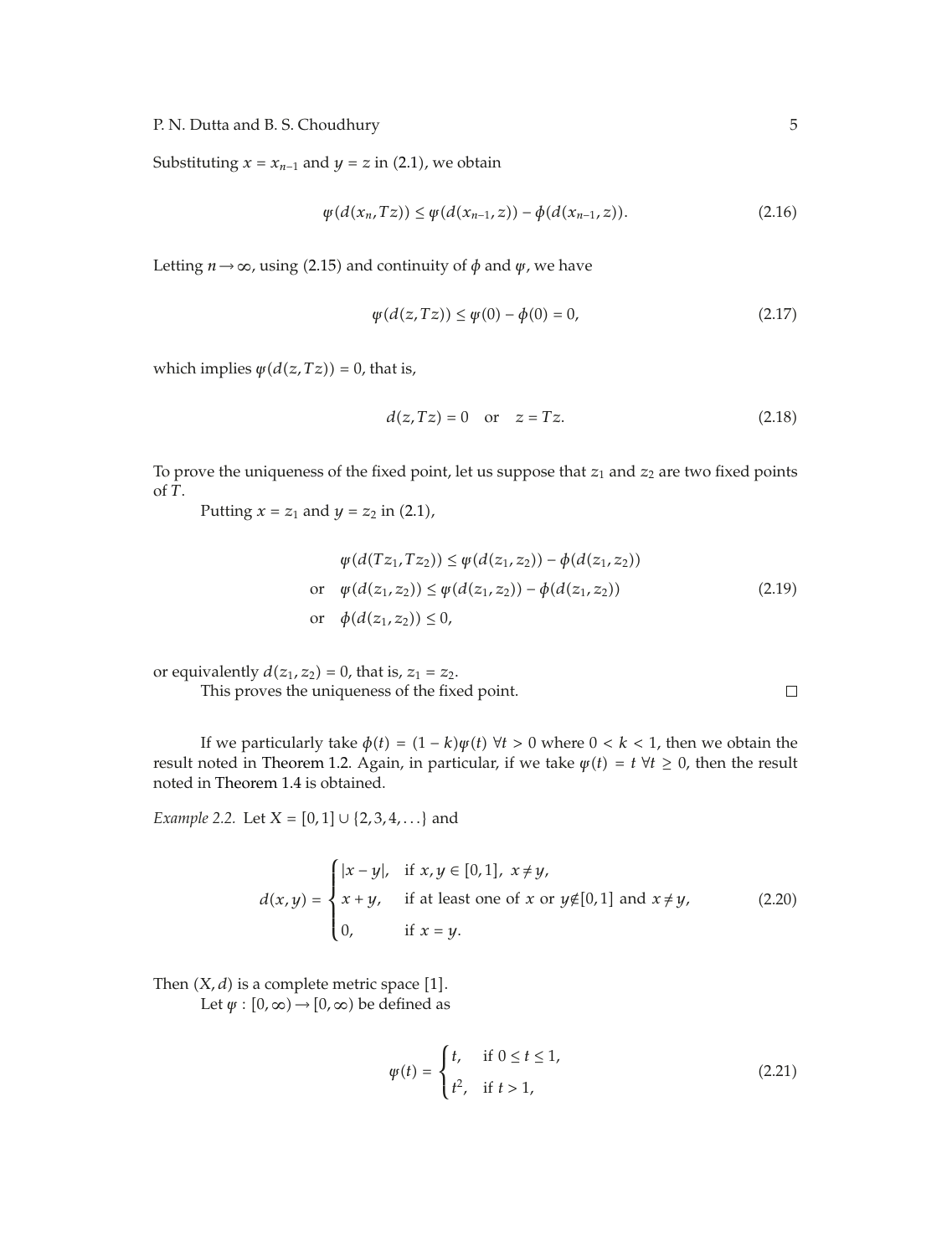and let  $\phi:[0,\infty)\rightarrow[0,\infty)$  be defined as

$$
\phi(t) = \begin{cases} \frac{1}{2}t^2, & \text{if } 0 \le t \le 1, \\ \frac{1}{2}, & \text{if } t > 1. \end{cases}
$$
 (2.22)

Let  $T: X \rightarrow X$  be defined as

$$
Tx = \begin{cases} x - \frac{1}{2}x^2, & \text{if } 0 \le x \le 1, \\ x - 1, & \text{if } x \in \{2, 3, \ldots\}. \end{cases}
$$
\n(2.23)

Without loss of generality, we assume that  $x > y$  and discuss the following cases.

*Case* 1 ( $x \in [0, 1]$ ). Then

$$
\psi(d(Tx,Ty)) = \left(x - \frac{1}{2}x^2\right) - \left(y - \frac{1}{2}y^2\right)
$$
  
\n
$$
= (x - y) - \frac{1}{2}(x - y)(x + y) \le (x - y) - \frac{1}{2}(x - y)^2
$$
  
\n
$$
= d(x,y) - \frac{1}{2}(d(x,y))^2
$$
  
\n
$$
= \psi(d(x,y)) - \frac{1}{2}(d(x,y))^2
$$
  
\n
$$
= \psi(d(x,y)) - \phi(d(x,y)) \quad \text{(since } x - y \le x + y).
$$
\n(2.24)

*Case* 2 ( $x \in \{3, 4, ...\}$ ). Then

$$
d(Tx, Ty) = d\left(x - 1, y - \frac{1}{2}y^2\right) \text{ if } y \in [0, 1]
$$
  
or 
$$
d(Tx, Ty) = x - 1 + y - \frac{1}{2}y^2 \le x + y - 1,
$$
  

$$
d(Tx, Ty) = d(x - 1, y - 1) \text{ if } y \in \{2, 3, 4, ...\}
$$
  
or 
$$
d(Tx, Ty) = x + y - 2 < x + y - 1.
$$
 (2.25)

Consequently,

$$
\psi(d(Tx, Ty)) = (d(Tx, Ty))^2 \le (x + y - 1)^2 < (x + y - 1)(x + y + 1)
$$
  
=  $(x + y)^2 - 1 < (x + y)^2 - \frac{1}{2}$  (2.26)  
=  $\psi(d(x, y)) - \phi(d(x, y)).$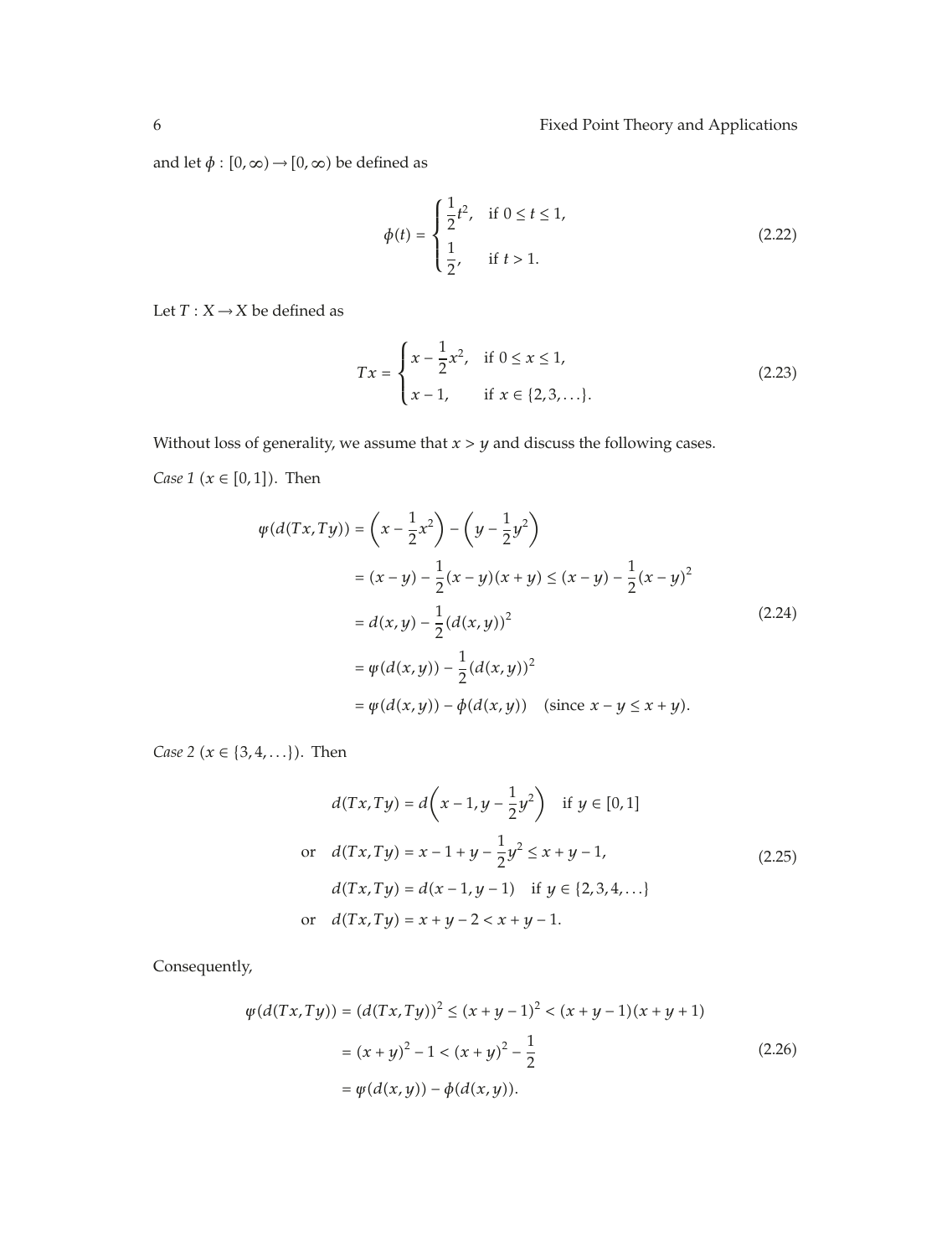P. N. Dutta and B. S. Choudhury 7

*Case 3* (*x* = 2). Then *y*  $\in$  [0,1], *Tx* = 1, and  $d(Tx, Ty) = 1 - (y - (1/2)y^2) \le 1$ . So, we have  $\psi(d(Tx, Ty)) \leq \psi(1) = 1$ . Again  $d(x, y) = 2 + y$ . So,

$$
\psi(d(x, y)) - \phi(d(x, y)) = (2 + y)^2 - \phi((2 + y)^2)
$$

$$
= (2 + y)^2 - \frac{1}{2}
$$

$$
= \frac{7}{2} + 4y + y^2 > 1
$$

$$
= \psi(d(Tx, Ty)).
$$
\n(2.27)

Considering all the above cases, we conclude that inequality (2.1) remains valid for *φ*, *ψ*, and *T* constructed as above and consequently by an application of Theorem 2.1, *T* has a unique fixed point.

It is seen that "0" is the unique fixed point of *T*.

#### *Note*

The example discussed above cannot be covered by the result of Khan et al. noted in Theorem 1.2.

#### **References**

- 1 D. W. Boyd and J. S. W. Wong, "On nonlinear contractions," *Proceedings of the American Mathematical Society*, vol. 20, no. 2, pp. 458–464, 1969.
- 2 A. D. Arvanitakis, "A proof of the generalized Banach contraction conjecture," *Proceedings of the American Mathematical Society*, vol. 131, no. 12, pp. 3647–3656, 2003.
- 3 J. Merryfield, B. Rothschild, and J. D. Stein Jr., "An application of Ramsey's theorem to the Banach contraction principle," *Proceedings of the American Mathematical Society*, vol. 130, no. 4, pp. 927–933, 2002.
- [4] T. Suzuki, "A generalized Banach contraction principle that characterizes metric completeness," *Proceedings of the American Mathematical Society*, vol. 136, no. 5, pp. 1861–1869, 2008.
- 5 O. Hadziˇ c and E. Pap, ´ *Fixed Point Theory in Probabilistic Metric Spaces*, vol. 536 of *Mathematics and Its Applications*, Kluwer Academic Publishers, Dordrecht, The Netherlands, 2001.
- [6] M. S. Khan, M. Swaleh, and S. Sessa, "Fixed point theorems by altering distances between the points," *Bulletin of the Australian Mathematical Society*, vol. 30, no. 1, pp. 1–9, 1984.
- 7 Ya. I. Alber and S. Guerre-Delabriere, "Principle of weakly contractive maps in Hilbert spaces," in *New Results in Operator Theory and Its Applications*, I. Gohberg and Y. Lyubich, Eds., vol. 98 of *Operator Theory: Advances and Applications*, pp. 7–22, Birkhauser, Basel, Switzerland, 1997. ¨
- [8] G. V. R. Babu, B. Lalitha, and M. L. Sandhya, "Common fixed point theorems involving two generalized altering distance functions in four variables," *Proceedings of the Jangjeon Mathematical Society*, vol. 10, no. 1, pp. 83–93, 2007.
- 9 S. V. R. Naidu, "Some fixed point theorems in metric spaces by altering distances," *Czechoslovak Mathematical Journal*, vol. 53, no. 1, pp. 205–212, 2003.
- [10] K. P. R. Sastry and G. V. R. Babu, "Some fixed point theorems by altering distances between the points," *Indian Journal of Pure and Applied Mathematics*, vol. 30, no. 6, pp. 641–647, 1999.
- 11 K. P. R. Sastry, S. V. R. Naidu, G. V. R. Babu, and G. A. Naidu, "Generalization of common fixed point theorems for weakly commuting map by altering distances," *Tamkang Journal of Mathematics*, vol. 31, no. 3, pp. 243–250, 2000.
- 12 B. S. Choudhury and P. N. Dutta, "A unified fixed point result in metric spaces involving a two variable function," *Filomat*, no. 14, pp. 43–48, 2000.